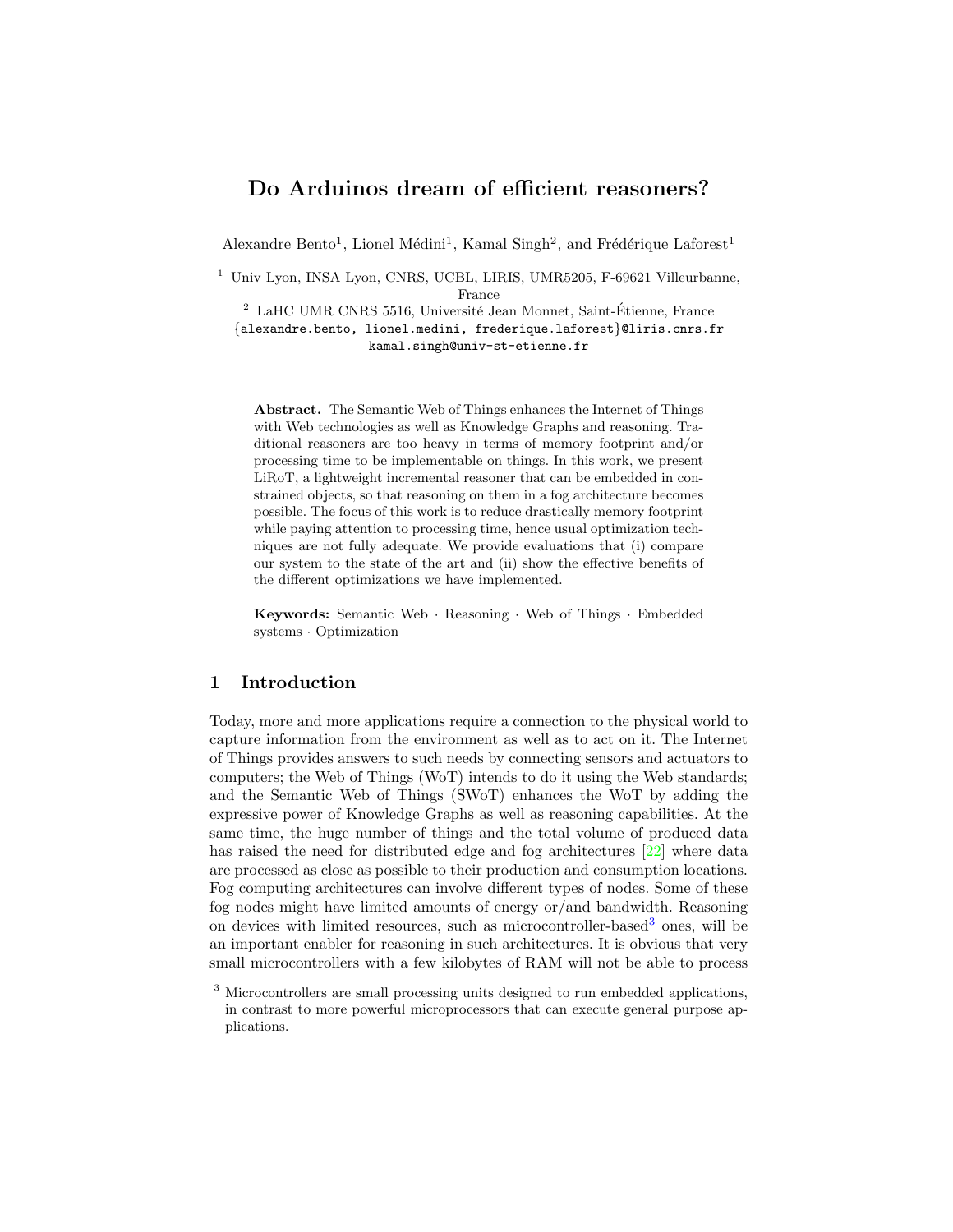highly expressive reasoning tasks about very large datasets, and that enabling semantic reasoning on constrained devices is a matter of trade-offs. Nevertheless, significantly useful tasks such as classification using subsets of RDF- $S<sup>4</sup>$  $S<sup>4</sup>$  $S<sup>4</sup>$  can be performed on devices with around 100 KB RAM and 100 MHz clock speed. However, modern state-of-the-art reasoners are optimized for speed and high data volumes and many of the optimizations on which they rely (e.g. exploiting multiple cores and highly parallel architectures) are not usable on such devices, so that finally none of them seems to fit for edge/fog reasoning.

Focusing on typical SWoT use cases on such architectures, the application, ruleset and ontology are usually known in advance. Hence, they can be flashed on the device (we herein assume there is enough room for that). Whilst running the application, sensor data that arrives periodically should be processed on the fly. Given our fog architecture assumption, we focus on a scenario where small data quantities issued by one or a few sensors require to update the reasoner's internal state. For example, in the  $CoSWoT<sup>5</sup>$  $CoSWoT<sup>5</sup>$  $CoSWoT<sup>5</sup>$  project, we target applications such as field watering or frost prevention that are based on temperature and humidity data provided for each field a couple of times each day, and that can rely on decisions made locally for each field (more details in our use  $case<sup>6</sup>$  $case<sup>6</sup>$  $case<sup>6</sup>$ ). W<sub>3</sub>C W<sub>0</sub>T use cases also highlight connectivity and autonomy constraints in edge architectures<sup>[7](#page-1-3)</sup>, making reasoning on edge nodes relevant. We herein choose to process data incrementally  $[14]$  rather than as stream  $[4]$ , to avoid the need for the reasoner to handle time or data windows.

In this work, we present LiRoT, a lightweight incremental reasoner that can be embedded in resource-constrained nodes of fog architectures. Starting from the well known RETE algorithm, we propose specific improvements that target the above SWoT use cases. The focus of our work is thus mainly on memory frugality, while also considering algorithmic optimization.

The paper is organized as follows. Section [2](#page-1-4) reviews previous works on incremental reasoning optimizations and discusses their adequacy to SWoT; it also describes the classic RETE algorithm. Section [3](#page-5-0) presents the proposed optimizations for LiRoT, a SWoT-compliant RETE-based reasoner. Section [4](#page-7-0) presents two sets of evaluations, (i) to compare our reasoner to state of the art systems and (ii) to show the effects of the implemented optimizations. Section [5](#page-12-0) discusses the results and describes optimizations that were experimented but did not improve performance. Section [6](#page-14-0) concludes and sketches future directions for our work.

## <span id="page-1-4"></span>2 Related work

In this section, we review the different works that can be applied to perform reasoning tasks with a focus on small devices. Given the strongly constrained envi-

<span id="page-1-0"></span><sup>4</sup> [https://www.w3.org/TR/rdf-mt/#rdfs\\_entailment](https://www.w3.org/TR/rdf-mt/#rdfs_entailment)

<span id="page-1-1"></span><sup>5</sup> <https://coswot.gitlab.io/>

<span id="page-1-2"></span> $^6$ <https://www.w3.org/TR/wot-usecases/#Agricultural-irrigation>

<span id="page-1-3"></span><sup>7</sup> <https://www.w3.org/TR/wot-usecases/#edge-computing>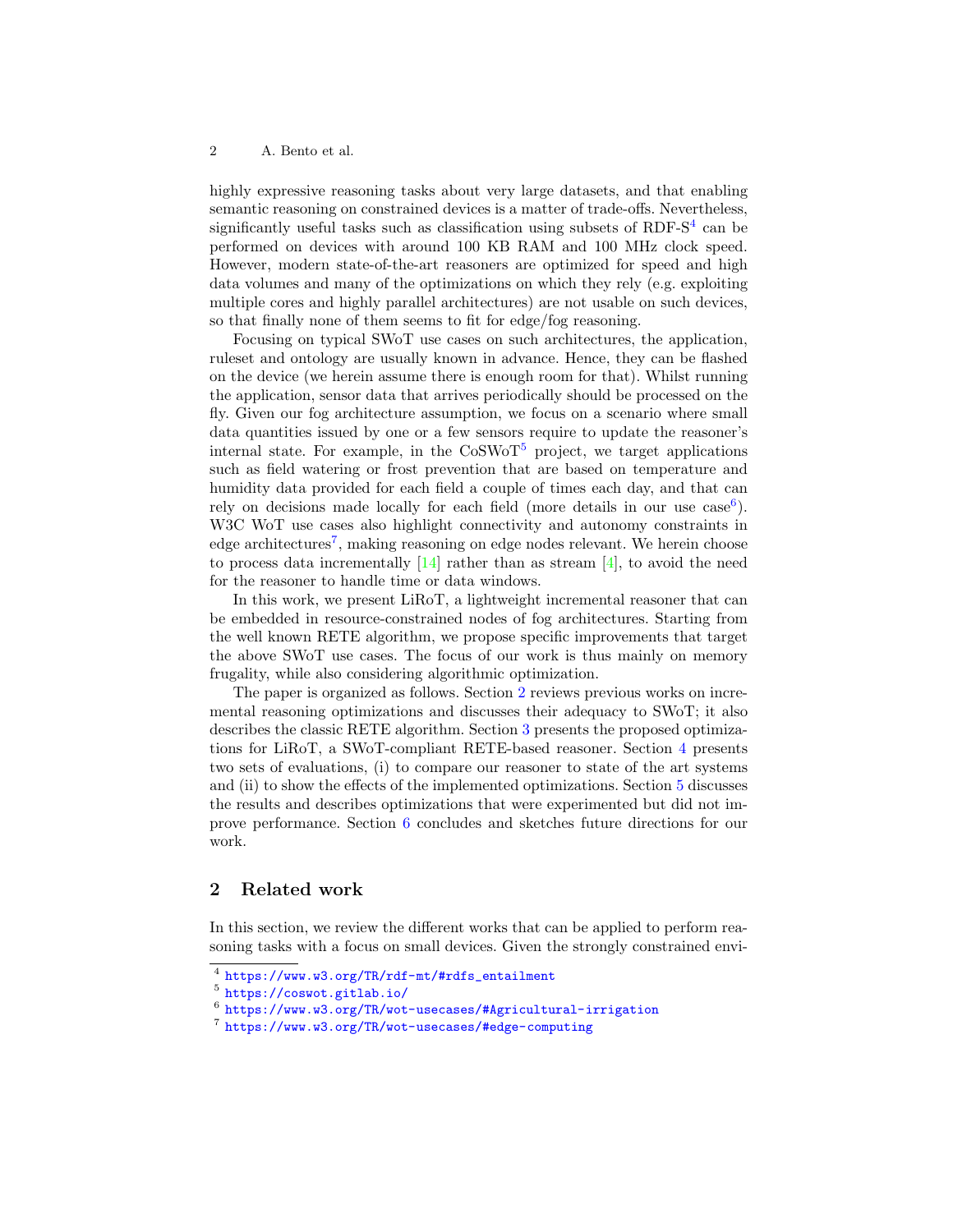ronments on which we intend to deploy our work, we herein focus on lightweight reasoning algorithms, namely rule-based ones. The OWL 2 RL profile<sup>[8](#page-2-0)</sup> has been designed to foster the use of rule-based reasoners. The foundations of how and why to combine rules with ontologies for the Semantic Web are addressed in Description Logic Programs (DLP) [\[8\]](#page-15-2), which bridge the gap between knowledge representation (KR) and in particular  $DL$  and  $LP<sup>9</sup>$  $LP<sup>9</sup>$  $LP<sup>9</sup>$ . Moreover, in order to allow their deployment on constrained environments, we herein restrict to subsets of the OWL 2 RL rules t and the RDF-S entailment  $list^{10}$  $list^{10}$  $list^{10}$ .

## 2.1 The RETE algorithm

A rule-based reasoner applies rules to the  $facts^{11}$  $facts^{11}$  $facts^{11}$  contained in a knowledge base (KB) to produce new knowledge, and loops over the set of initial and produced knowledge until no new knowledge is issued. In the reasoning field, the facts that were already present in the KB at the beginning of this loop are called *explicit* facts, and those that have been inferred during the loop are called *implicit facts*.

<span id="page-2-4"></span>

Fig. 1: Example of a RETE network for rule cls-svf1 from the OWL 2 RL profile: (?v owl:someValuesFrom ?w) ∧ (?v owl:onProperty ?p) ∧ (?u ?p ?x) ∧  $(?x \text{ rdf:type } ?w) \rightarrow (?u \text{ rdf:type } ?v)$ 

The RETE [\[6\]](#page-15-3) algorithm is one of the most well-known algorithms to process rulesets over a KB. Rules are represented with a trie structure called the RETE network. A RETE network is composed of two main layers (see example on Figure [1\)](#page-2-4):

<span id="page-2-0"></span><sup>8</sup> [https://www.w3.org/TR/owl2-profiles/#OWL\\_2\\_RL](https://www.w3.org/TR/owl2-profiles/#OWL_2_RL)

<span id="page-2-1"></span> $^9$  [https://en.wikipedia.org/wiki/Logic\\_programming](https://en.wikipedia.org/wiki/Logic_programming)

<span id="page-2-2"></span><sup>10</sup> <https://www.w3.org/TR/rdf11-mt/#entailment-rules-informative>

<span id="page-2-3"></span><sup>&</sup>lt;sup>11</sup> As we herein consider the KB as being an ontology expressed in OWL 2 RL under RDF-based semantics, facts are RDF triples.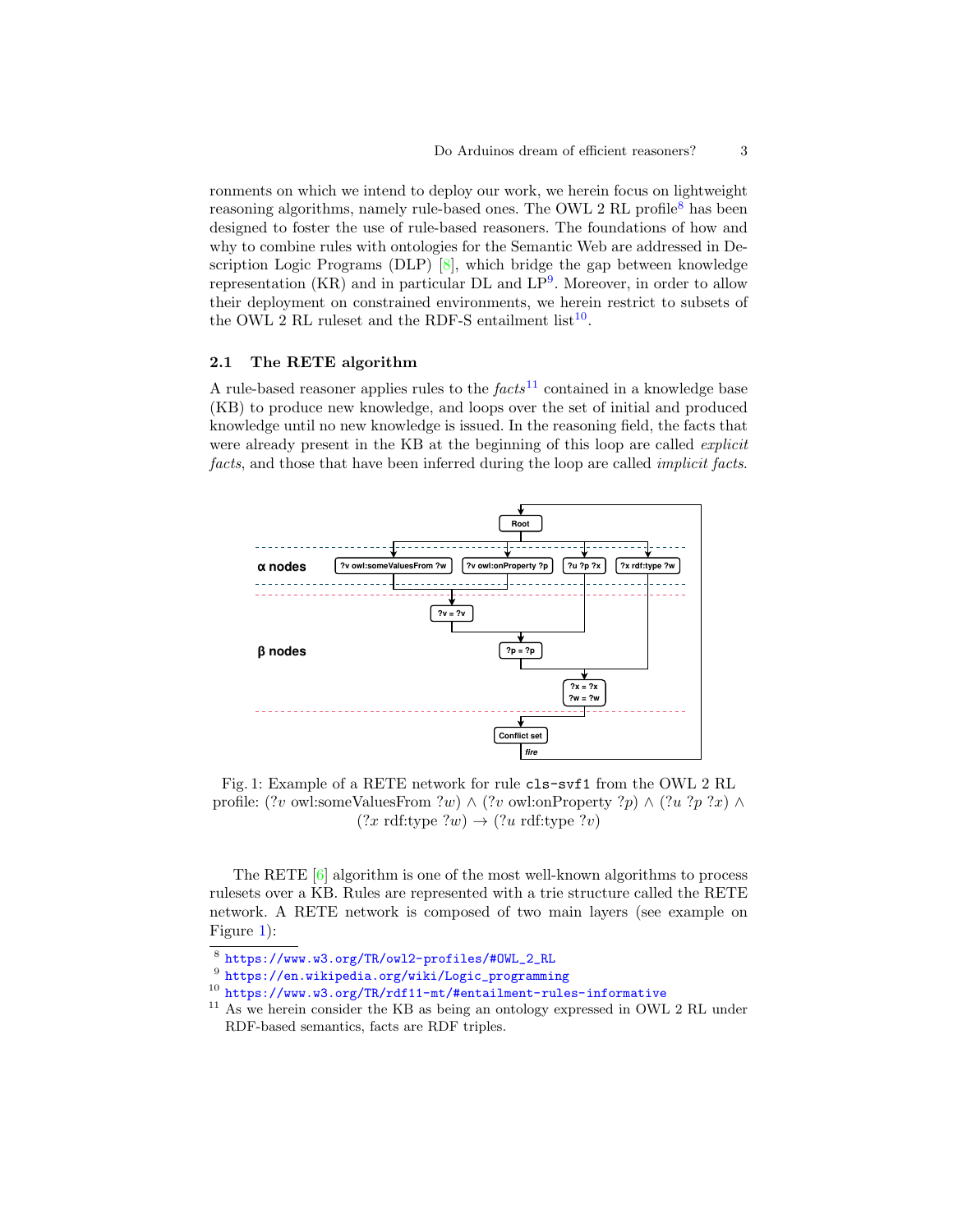- 4 A. Bento et al.
	- The alpha nodes: each alpha node is associated with an atomic condition in a rule (e.g. ?x rdf:type foaf:Person), and performs a match operation over the whole knowledge base (i.e. explicit and implicit facts). Alpha nodes contain alpha memories, which store the facts that match the node's condition. An alpha node is related to a single rule, even if a same condition is shared by multiple rules. An alpha node has a single output edge, that leads to a beta node.
	- The beta nodes: beta nodes perform join operations between two nodes. Beta nodes can be placed either after two alpha nodes, or after a beta and an alpha node if the associated rule has more than two conditions (then join operations are performed sequentially). Beta nodes contain beta memories, that store variable substitutions that are compatible with the node's parents. A beta node has exactly two input edges and one output edge.

### <span id="page-3-1"></span>2.2 Incremental reasoning

SWoT use cases imply multiple data insertion and deletion steps to reflect the state of dynamically changing physical environments. When data evolves over time, explicit facts may need to be inserted in and deleted from a reasoner. Implicit facts derived from them also need to be updated. To tackle this issue, incremental maintenance allows insertion and deletion of explicit facts without re-performing the materialization operation from scratch.

The RETE algorithm natively supports incremental maintenance using two adaptations. Incremental insertion is managed by splitting alpha memories into two parts: new facts and already-processed facts. Deletion is managed by adding a data structure inside alpha and beta nodes to connect implicit facts with the explicit facts they come from. This is traditionally done using lists, although a tree structure is also possible [\[5\]](#page-15-4).

Jena [\[3\]](#page-15-5) is a reference rule-based OWL reasoner based on RETE that implements the DL subset of the first OWL specification. It provides an easy-to-use API for Java programmers and has been widely used as such. However, all constrained objects do not support this language, and especially a garbage-collecting function, so it is out of scope for the field of SWoT and embedded reasoning.

 $CLIPS<sup>12</sup>$  $CLIPS<sup>12</sup>$  $CLIPS<sup>12</sup>$  [\[12\]](#page-15-6) is a widely used expert system tool. It uses a complete objectoriented language for writing expert systems. It employs the RETE algorithm for reasoning. However, RDF triples are not supported natively by CLIPS. Other tools, such as R-DEVICE [\[1\]](#page-15-7), are needed to import RDF into CLIPS.

The Delete/Rederive (DRed) algorithm [\[10\]](#page-15-8) handles deletion. It first overdeletes all implicit facts that depend on the deleted facts. Then it rederives the implicit facts that can be inferred another way. Rederivation is iteratively applied. Some other works use a variant of the DRed algorithm, for example in [\[19\]](#page-16-1).

<span id="page-3-0"></span> $\frac{12 \text{ http://www.clipsrules.net/}}{}$  $\frac{12 \text{ http://www.clipsrules.net/}}{}$  $\frac{12 \text{ http://www.clipsrules.net/}}{}$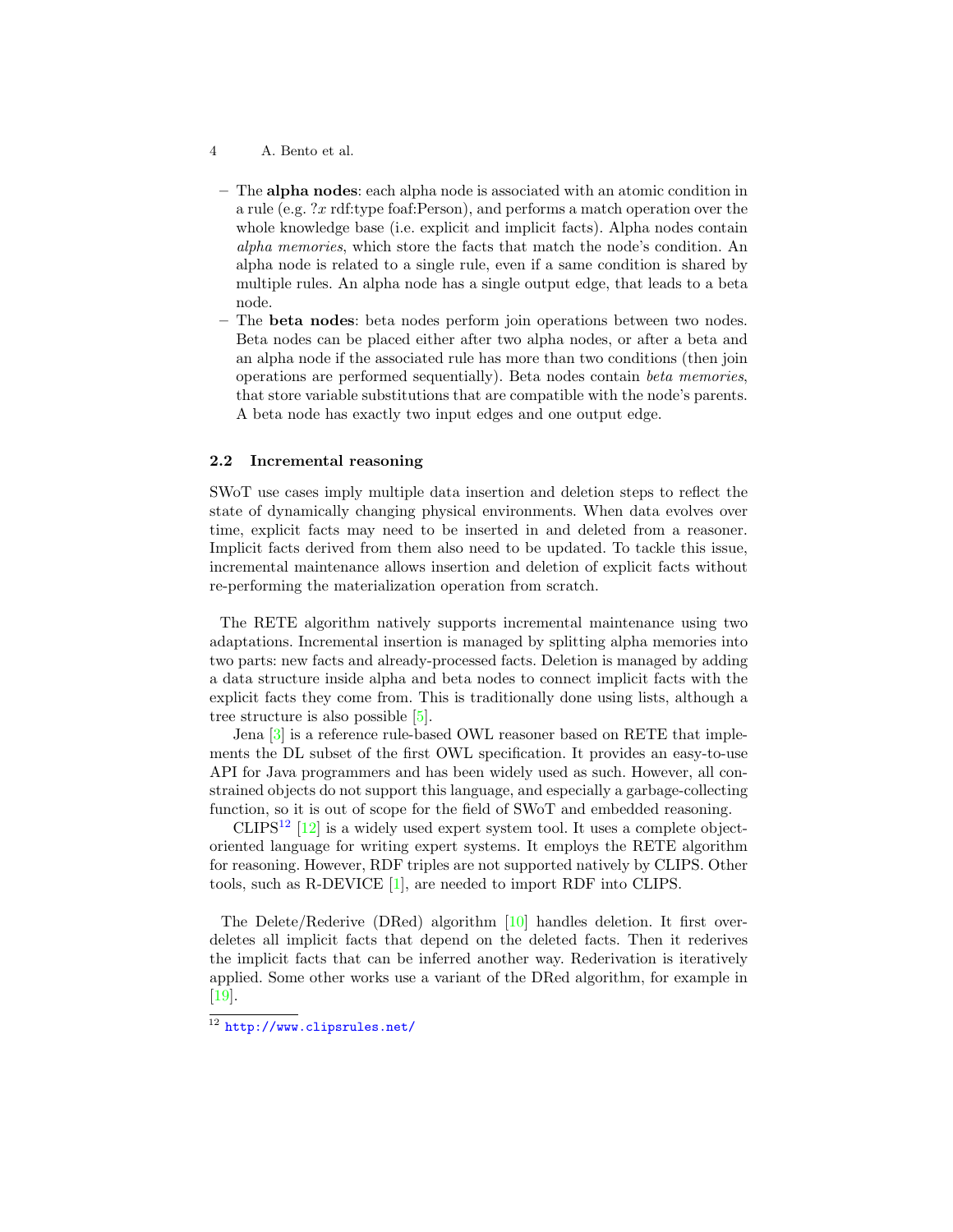For supporting incremental reasoning, RDFox [\[13\]](#page-15-9) uses a backward-forward algorithm. Unlike DRed that searches after over-deletion, the backward-forward algorithm uses an approach that first searches for the alternative derivations. This is done by using a combination of backward and forward chaining.The induced performance gain is particularly visible with implicit facts that are derived from numerous chained deductions (e.g. rdfs:subClassOf). GraphDB<sup>[13](#page-4-0)</sup> uses the same approach. RDFox has a high memory footprint (especially due to a high number of indexes) and is optimized for architectures that allow parallel computing, hence it is not designed to be embedded in constrained devices.

HyLAR+ [\[17\]](#page-15-10) is an incremental reasoner implemented in JavaScript and targeting Web applications, which has been improved with a so-called "tag-based" approach [\[18\]](#page-15-11), that allows for fastly performing multiple fact insertion/deletion. This approach is inspired from that initiated by [\[7\]](#page-15-12) on improving reasoning about evolving versions of ontologies. The general idea is to keep trace of previous reasoning computations originated by changes in the graph, in order to respond more quickly to similar changes in the future. The drawback of this approach is that it requires to store history as extra information, which is therefore not suitable for memory-constrained devices.

### 2.3 Embedded Reasoning

Many existing semantic reasoners are too resource-intensive to be directly ported on resource-constrained devices such as objects or sensors. Only a few works embed reasoning in constrained devices. Some of them are designed for mobile phones and not for more constrained devices. For example, [\[2\]](#page-15-13) studied porting Description Logics (DL) reasoners on mobile Android-based devices. It is worth noting that smartphones have much higher computational capabilities as compared to the devices we target.

An OWL reasoner for embedded devices was proposed in [\[15\]](#page-15-14), it is based on CLIPS. They considered OWL 2 RL. Their system was implemented and tested on Gumstix Verdex Pro which has 400 MHz CPU, 64 MB RAM, and 16 MB Flash. Note that in our work, we are targeting embedded devices that have several orders of magnitude less RAM (around 500 KB).

 $RETE_{pool}$  [\[20\]](#page-16-2) is a RETE-based reasoner that aims to reduce its memory footprint by reducing data duplication during rule based reasoning, while specifically considering OWL 2 RL. To do so, it uses one shared memory for all alpha nodes in the network. This way, duplicates are eliminated during insertion. In cases where a RDF store is used along the reasoner, another level of duplication is removed by using this store directly as the RETE memory, each alpha node having references to triples contained in the store. This saves memory, at the cost of speed degradation. Their experiments were conducted on smartphones and laptops.

<span id="page-4-0"></span> $^{13}$ [https://graphdb.ontotext.com/documentation/free/reasoning.html#](https://graphdb.ontotext.com/documentation/free/reasoning.html#retraction-of-assertions) [retraction-of-assertions](https://graphdb.ontotext.com/documentation/free/reasoning.html#retraction-of-assertions)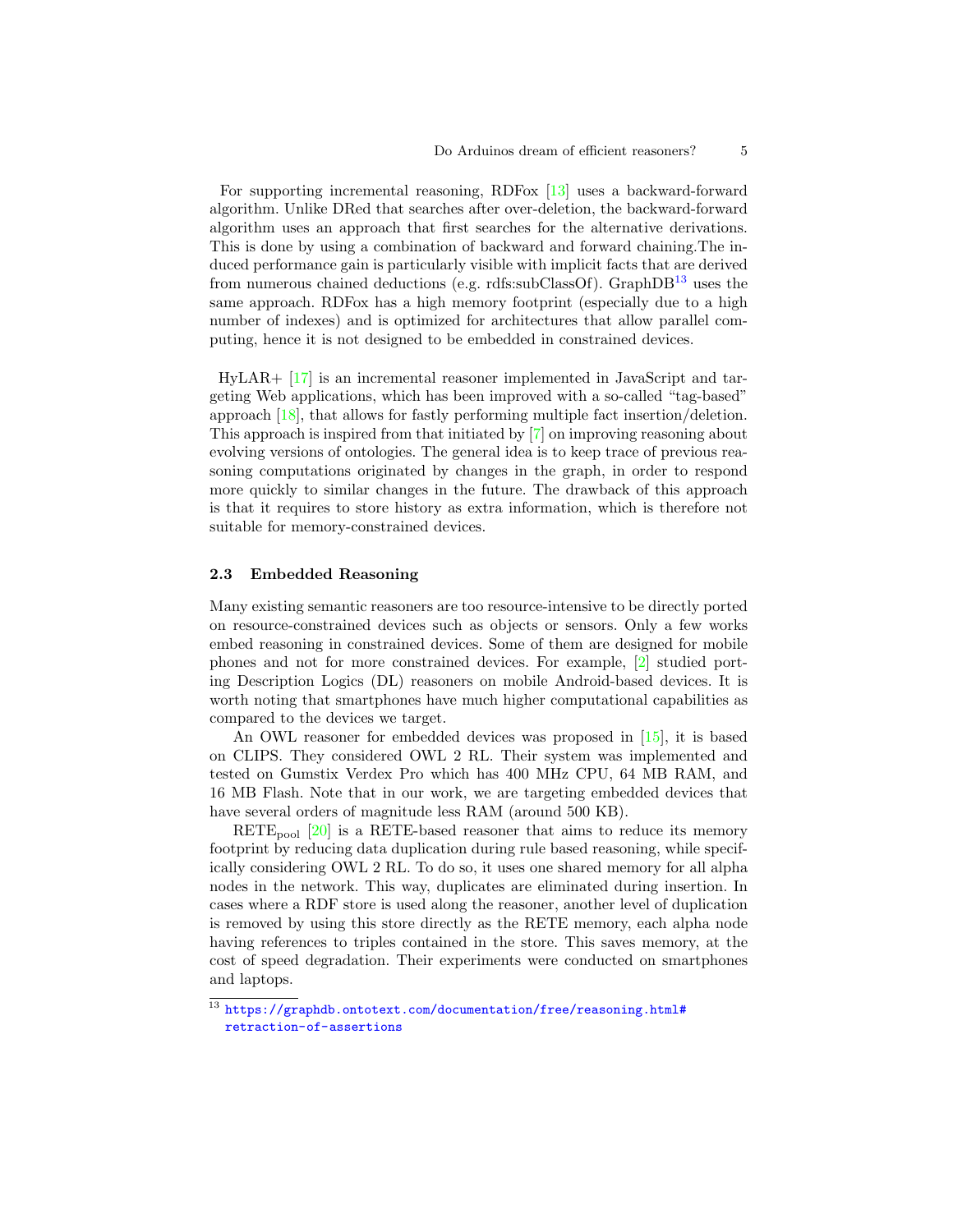Another work based on the RETE algorithm is called COROR [\[16\]](#page-15-15). It uses the following composition algorithms to reduce memory consumption. It selectively loads only the rules that are required, by creating a rule-construct dependencies set. Next it decomposes the RETE algorithm in two phases. The first phase does an initial matching. Then the next phase builds the next part of the RETE network using statistics collected from the first phase, that allow to reorder rules and conditions according to their selectivity (the most selective conditions are matched first; this optimization is well-known in database management systems, for ordering join operations). The first cycle is then completed by joining the facts obtained from the first phase. Results show that COROR reduces the memory footprint by 74% on average. COROR also uses rewriting for rules that are known to be resource–and time–consuming, such as rules involving owl:sameAs and wildcard conditions. COROR was experimented on a SunSPOT platform, which has a similar memory size to our target platforms but uses the Java language. These experiments showed very low speed: they reported 1561 seconds to process the WINE ontology that contains 1833 triples with the  $\rho D^*$  ruleset.

This state of the art has shown that the proposed reasoners of the literature are not well suited to be run on microcontroller-based platforms. Nevertheless, they include some optimization proposals that target memory footprint. The next section will present how we obtained a reasoner that can be run on platforms of the Arduino family, by extracting the best ideas of the literature and adapting them to this specific context.

## <span id="page-5-0"></span>3 LiRoT: improving RETE for the SWoT

We propose optimizations over the traditional RETE algorithm. These optimizations are built with the objective to be embeddable on platforms like Arduino or ESP32 architectures. So they are focused on memory footprint, as it is a strict criterion for such platforms. We also pay attention to processing time, checking that it remains within acceptable bounds.

## <span id="page-5-2"></span>3.1 Term indexing

To save memory, we use an index over the terms within the reasoner. Various implementations exist in the literature, relying on data structures such as linked lists, arrays or binary search trees. A hash table can also be used to do this in an efficient manner: indeed, on average, a hash table has a linear space complexity, and constant time complexity for insertion, search and deletion, which is better than the previously cited data structures. Hence we chose this option to make a term index.

#### <span id="page-5-1"></span>3.2 Merging alpha memories

Alpha memories have already been the place for optimization of the RETE algorithm, like in  $RETE_{pool}$  where all alpha memories are merged into one common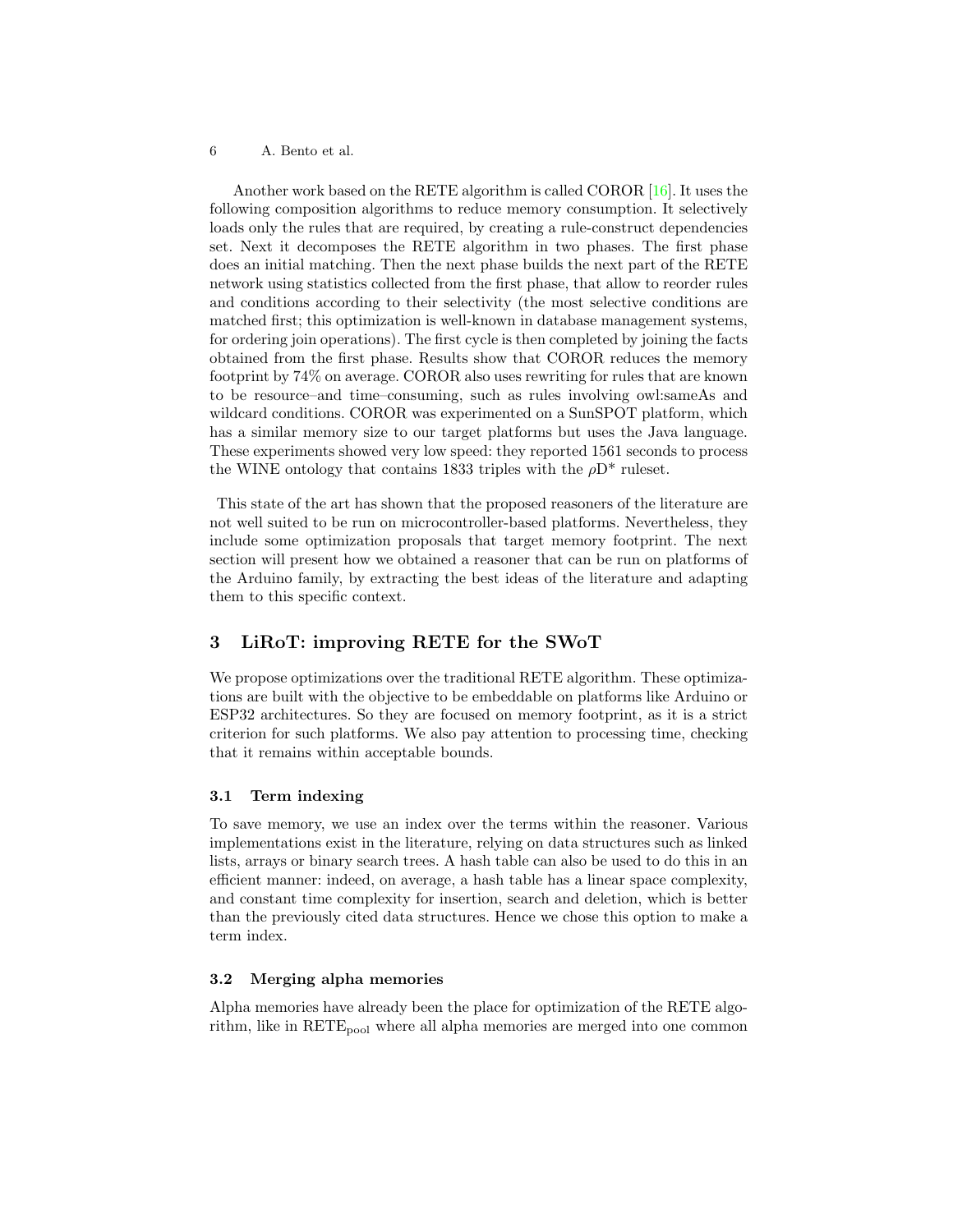memory. Here, to optimize smartly the RETE algorithm memory footprint, we merge memories of alpha nodes that share a syntactically similar rule condition.

Let  $c_1 = (s_1, p_1, o_1)$  and  $c_2 = (s_2, p_2, o_2)$  be two conditions.  $c_1$  and  $c_2$  are similar if either:

- $s_1$  and  $s_2$  (resp.  $p_1$  and  $p_2$ ,  $o_1$  and  $o_2$ ) are variable terms
- $s_1$  and  $s_2$  (resp.  $p_1$  and  $p_2$ ,  $o_1$  and  $o_2$ ) are not variable terms and  $s_1 = s_2$ (resp.  $p_1 = p_2, o_1 = o_2$ )

As we merge memories of all alpha nodes that share similar rule conditions, each rule condition is checked by only one node. This optimization saves both memory and time. This is particularly useful in rulesets like RDFS, where multiple rules use a wildcard condition (a condition that matches all facts in the KB, e.g.  $?x ?p ?y$ ).

This optimization implies that each alpha memory is potentially connected to multiple beta nodes (one for each original alpha memory that has been merged), which is not the case in the original RETE network. It has an impact on the management of the alpha memories, as a fact remains new as long as one of its beta nodes has not yet processed it (see section [2.2\)](#page-3-1). Triggering the execution of the beta nodes connected to this alpha memory is thus required before pushing new facts in the already-processed part of the alpha memory.

#### 3.3 Optimizing incremental maintenance

To handle incremental maintenance, we have used a similar philosophy as that of the backward-forward algorithm [\[13\]](#page-15-9). Although not initially designed to work with RETE, it is compatible with its network structure: each terminal beta node (i.e. the last beta node of a rule) stores a list of the implicit facts that it has produced. Every implicit fact contains the list of beta memories that led to its production. When an explicit fact is removed from the knowledge base, it is first removed from the memory of its matching alpha nodes, then the corresponding variable substitutions are removed from beta memories following the same route as when adding a new explicit fact. After this step, if an implicit fact has no more cause coming from the beta node that produced it, the algorithm first searches through all other terminal beta nodes if the same implicit fact was produced somewhere else. If not, it is deleted from the knowledge base. This avoids unnecessary deletions, in case an implicit fact was obtained in multiple ways.

#### 3.4 Implementation details

LiRoT is written in C: low-level languages are more suited for constrained platforms because they allow for more fine-grained memory management. Rust[\[11\]](#page-15-16) could also have been an option, but it is relatively new and not yet available on most platforms.

LiRoT is composed of two modules: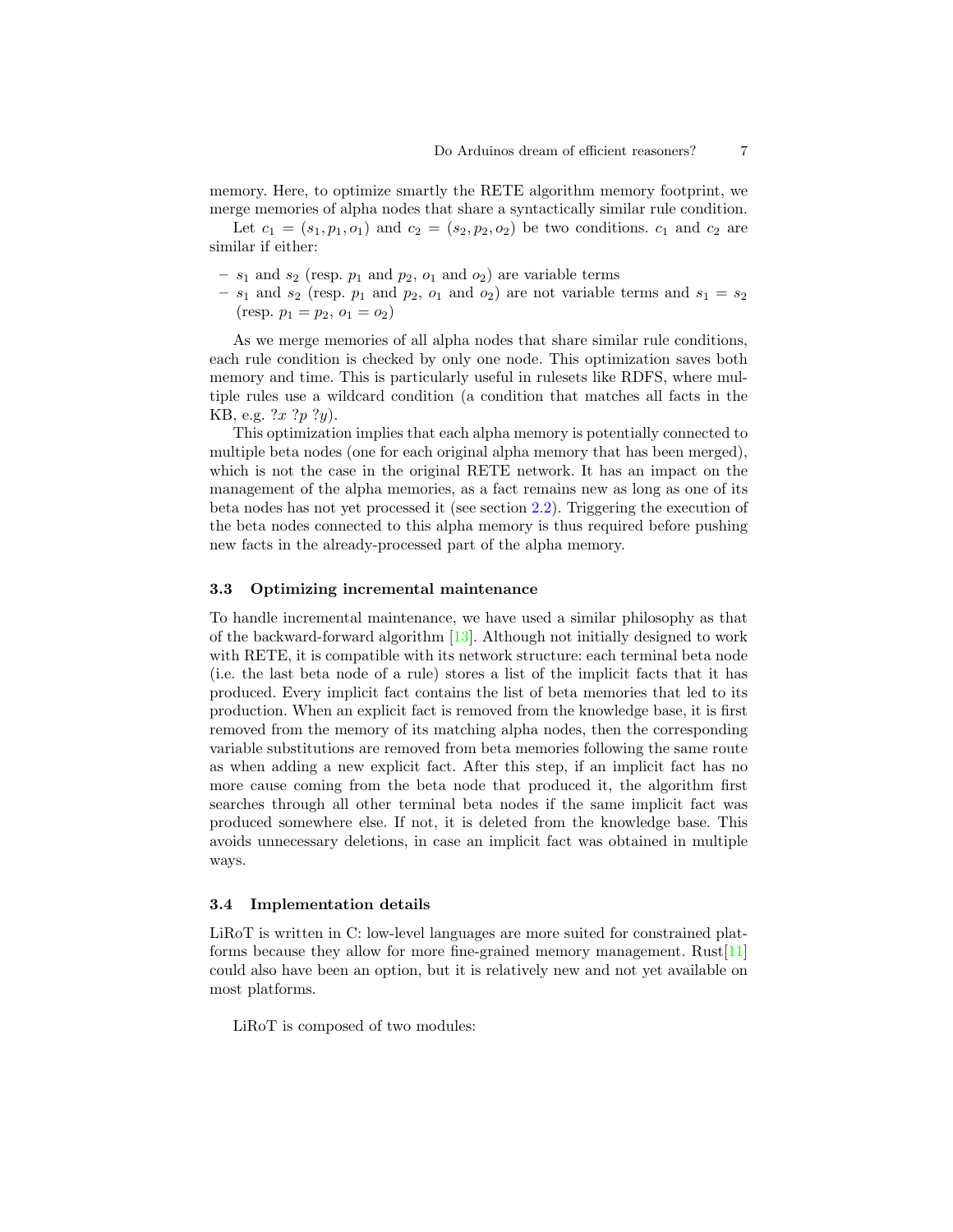- 8 A. Bento et al.
- The core algorithm, based on RETE and including the proposed optimizations. It currently uses  $Sord^{14}$  $Sord^{14}$  $Sord^{14}$ , a C library providing a lightweight in-memory triplestore, to implement and store RDF triples.
- A wrapper to the core algorithm providing an RDF-JS-like  $API<sup>15</sup>$  $API<sup>15</sup>$  $API<sup>15</sup>$  to query the reasoner. It relies on  $Serd^{16}$  $Serd^{16}$  $Serd^{16}$  to parse and serialize RDF triples in Turtle, N-Triples, N-Quads and TriG formats.

In the core algorithm, to implement the term index, we use the efficient hashtable implementation from the uthash<sup>[17](#page-7-4)</sup> library. To compute terms hashes, we use the hash function provided by Sord.

LiRoT comes with two versions: a Linux version and an Arduino version. It was tested on Manjaro Linux, Arduino Due and ESP-32 platforms.

LiRoT source code is available at <https://gitlab.com/coswot/lirot> .

## <span id="page-7-0"></span>4 Evaluation and results

### 4.1 Dataset and evaluation method

We used the LUBM benchmark $[9]$  to generate 12 synthetic datasets of various sizes in the domain of universities. These datasets contain from 0 to 10,000 explicit triples representing assertions, in addition to the ontology itself (293 triples).

We have implemented the three rulesets RDFS-Simple, RDFS-Default and RDFS-Full (provided by Apache Jena<sup>[18](#page-7-5)</sup>) for each tested reasoner. We provide the lists of rules in the LiRoT source code repository.

To compare our approach to other incremental reasoners and to assess the effectiveness of different versions of our algorithm, we have run four types of experiments on each of the 12 datasets:

- full materialization. The dataset is entirely loaded at once, then the reasoning is launched.
- incremental insertions. We randomly split each dataset into two equal parts. The first half is inserted into the reasoner. The second half is divided into five fragments, each representing 10% of the whole dataset, and are added sequentially.

<span id="page-7-1"></span><sup>14</sup> <https://github.com/drobilla/sord>

<span id="page-7-2"></span> $15$  <https://rdf.js.org/>

<span id="page-7-3"></span><sup>16</sup> <https://github.com/drobilla/serd>

<span id="page-7-4"></span><sup>17</sup> <https://github.com/troydhanson/uthash>

<span id="page-7-5"></span><sup>18</sup> Rulesets are described at [https://jena.apache.org/documentation/inference/](https://jena.apache.org/documentation/inference/#RDFSconfiguration) [#RDFSconfiguration](https://jena.apache.org/documentation/inference/#RDFSconfiguration)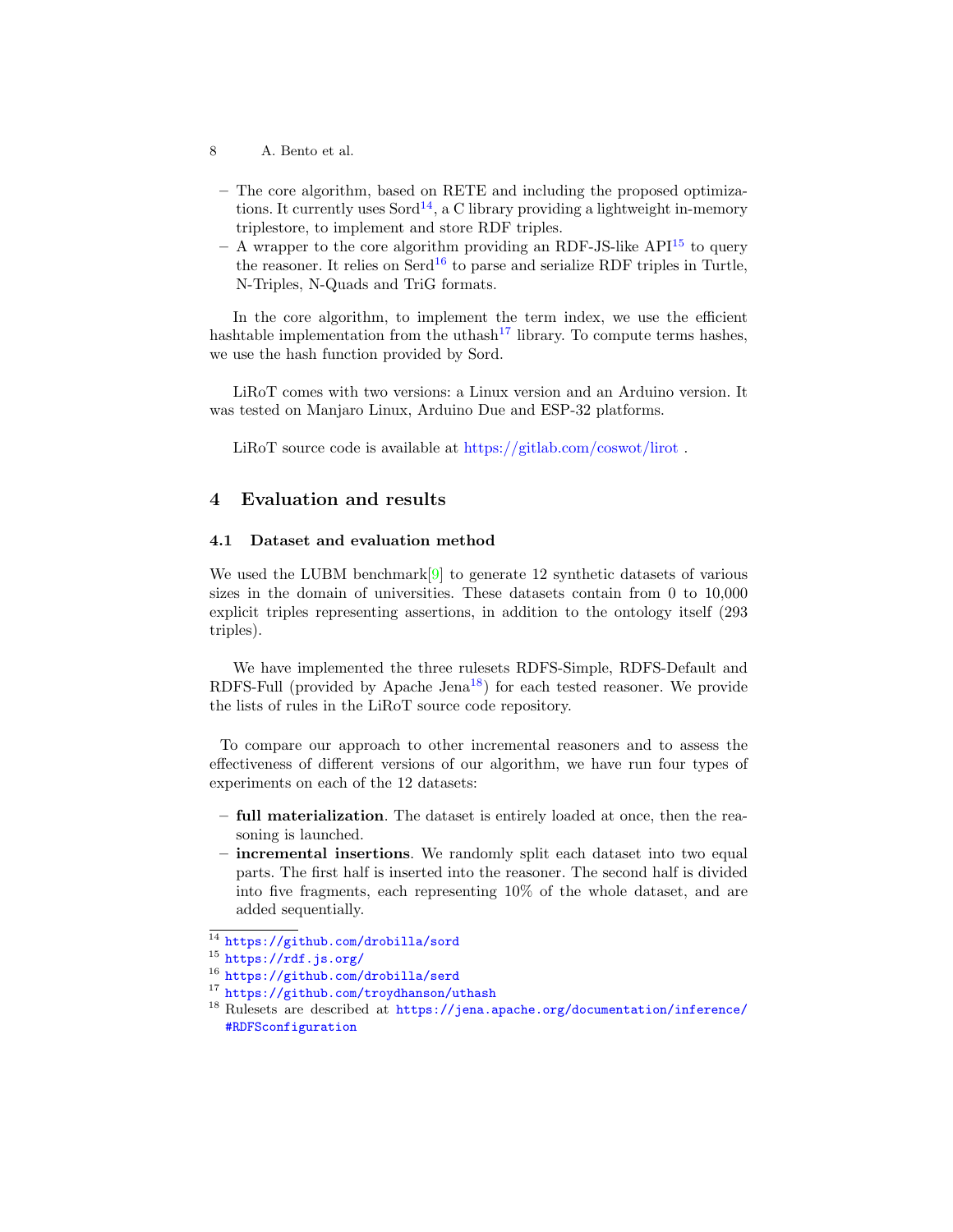- incremental deletions. The idea here is to delete multiple parts of a preloaded dataset. We first load the whole dataset, execute an initial reasoning task, then sequentially remove the same subsets as described before.
- incremental insertions and deletions. Here we sequentially add then delete parts of the dataset. The first half of the dataset is loaded, then each subset is first inserted then deleted. This is the closest test to the actual use cases that we performed using LUBM. In the use cases for which this reasoner is designed, the "same" triples will be added and removed (possibly with some variations).

We use two performance metrics: i) maximum resident set size<sup>[19](#page-9-0)</sup> (maxRSS): in the context of constrained objects, memory size is a mandatory limitation, and ii) execution time.

Experimentation materials are available at [https://gitlab.com/coswot/lirot](https://gitlab.com/coswot/lirot-experiments-eswc-2022)[experiments-eswc-2022,](https://gitlab.com/coswot/lirot-experiments-eswc-2022) where one can find datasets, scripts used to run all reasoners, raw results files and plots.

In the following sections, RETE denotes our baseline implementation of the RETE algorithm; RETE+alpha is RETE with the optimization on alpha memories as described in section [3.2;](#page-5-1) RETE+terms denotes RETE with the index on terms described in section [3.1;](#page-5-2) LiRoT is RETE with the optimizations on alpha memories and the index on terms. The optimization on incremental reasoning is present in all versions of RETE, RETE+alpha, RETE+terms and LiRoT.

### 4.2 Correctness verification

To ensure that LiRoT produces correct results, we compared its output with that of Apache Jena, which is a well tested reasoner. We performed these tests both on the insertion and deletion algorithms, and got the same output in all cases.

### 4.3 Comparison with other reasoners

We compared our approach to two standard incremental reasoners: Apache Jena and RDFox. To do so, we ran each reasoner on the same desktop computer (MSI GF63 Thin 10SCXR-046FR Dragon Station, with an Intel Core i7-10750H CPU and 32 GB of DDR4 2666 MHz RAM). We forced the execution of each reasoner on only one CPU thread, to mimic the behavior of more constrained devices. We ran each test 20 times, removed the most extreme values (5\%) lowest and 5% highest) and computed the average maxRSS and execution time for each reasoner and dataset.

Figure [2](#page-9-1) compares LiRoT with Jena and RDFox for the easiest type of test (full materialization with the RDFS-Simple ruleset) and the most difficult one (successive insertions and deletions with the RDFS-Full ruleset).

All other results lie in between these two extreme cases; figures for the other tests are available [online;](https://gitlab.com/coswot/lirot-experiments-eswc-2022/-/tree/main/plots) they show similar trends to these figures.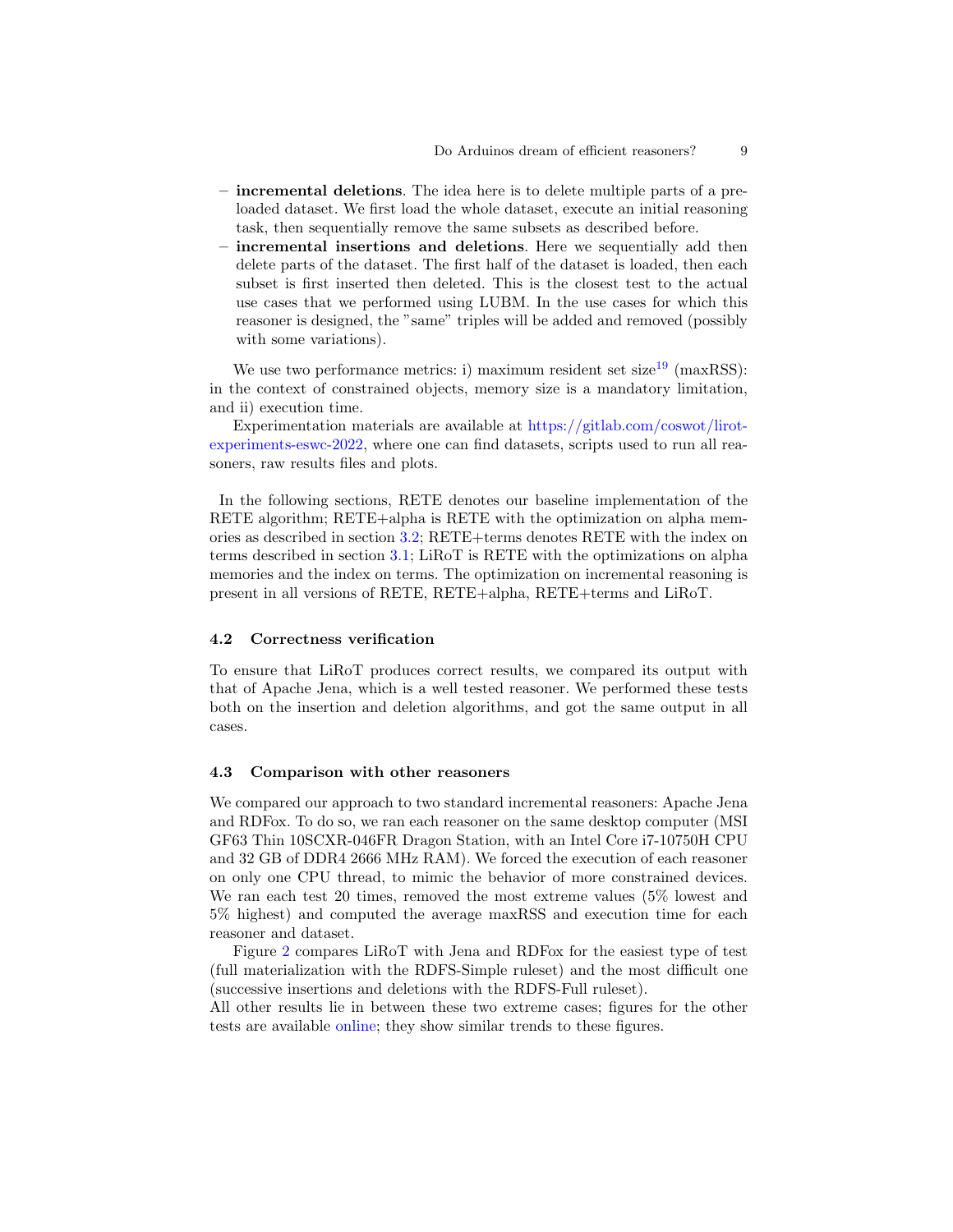<span id="page-9-1"></span>

Fig. 2: maxRSS and execution time comparisons between LiRoT, Jena and RDFox.

Figures a) and b) show a full materialization using the RDFS-Simple ruleset. Figures c) and d) show successive insertions and deletions using the RDFS-Full ruleset.

With the RDFS-Simple ruleset and a full materialization, LiRoT uses 58- 91% less memory than RDFox, and 92-98% less than Jena. With the RDFS-Full ruleset and incremental insertions and deletions, LiRoT uses 46-90% less memory than RDFox, and 91-98% less than Jena.

With RDFS-Simple and a full materialization, LiRoT is 72-93% faster than Jena. It is faster than RDFox for datasets under 1000 explicit facts and slower for larger datasets. With RDFS-Full and incremental insertions and deletions, LiRoT is faster than Jena (resp. RDFox) for datasets under 2500 (resp. 200) facts. Other configurations have maxRSS and execution time values in between these intervals.

<span id="page-9-0"></span> $\frac{19}{19}$  The maximum amount of RAM used by a program throughout its execution.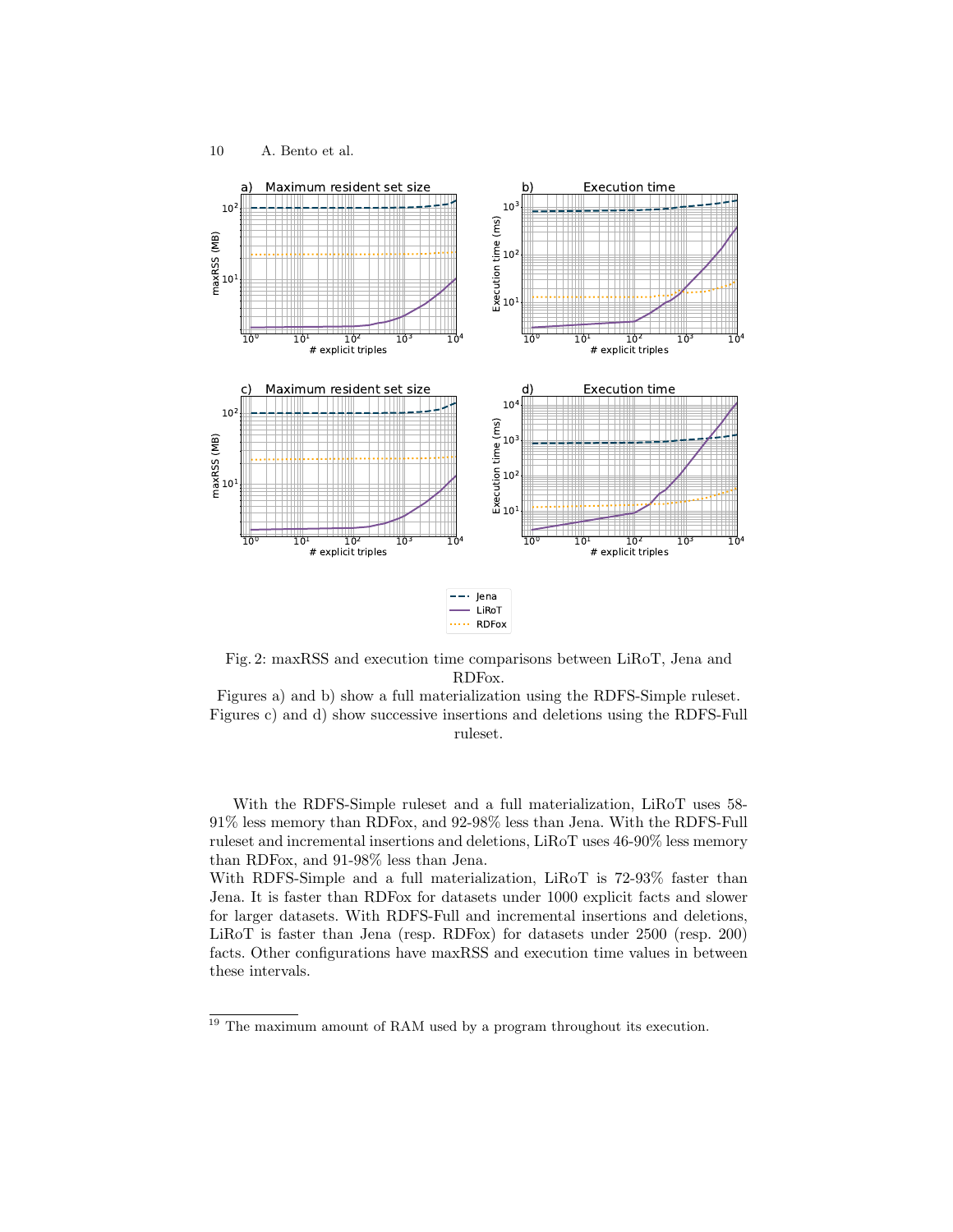

<span id="page-10-0"></span>

Fig. 3: maxRSS and execution time comparisons between different optimizations of the RETE algorithm.

Figures a) and b) show a full materialization using the RDFS-Simple ruleset. Figures c) and d) show successive insertions and deletions using the RDFS-Full ruleset.

## <span id="page-10-1"></span>4.4 Improvements of the RETE Algorithm

On the same desktop setup as previous evaluations, we ran each version of our RETE algorithm baseline and improvements.

Figure [3](#page-10-0) shows the different maxRSS and execution times for all four RETEbased algorithms, and in the same configurations as above. With the RDFS-Simple ruleset (resp. RDFS-Full), we find that sharing similar alpha nodes across rules allows to save up to 24% (resp. 28%) memory compared to our baseline RETE implementation. The use of an index on terms saves up to 25% (resp. 29%) memory compared to baseline. The combination of both saves up to 32% (resp. 41%) memory.

Figure [3](#page-10-0) shows that for easier types of tests (full materialization with the RDFS-Simple ruleset), optimizations over the RETE baseline have a small im-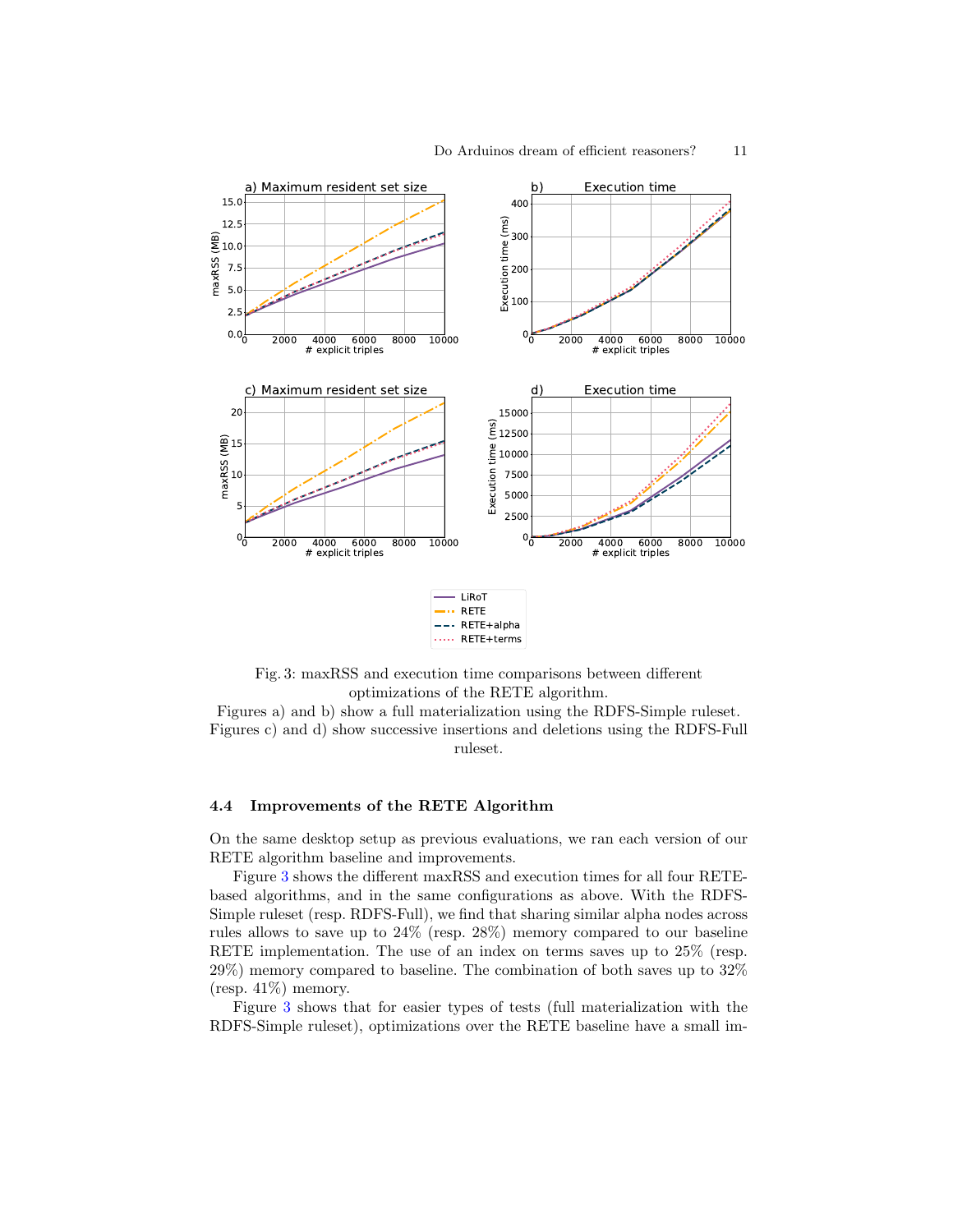pact on the execution time  $(+1\%$  for the optimization on alpha nodes,  $+7.6\%$  for the optimization on terms, -0.2% with both optimizations, for the largest dataset; the difference is even smaller for smaller datasets). For the most difficult type of tests (successive insertions and deletions with the RDFS-Full ruleset), optimizations have a more significant impact on the execution time (-37% for the optimization on alpha nodes,  $+6.5\%$  for the optimization on terms,  $-23\%$  for the combination of both). The differences among these optimizations are discussed in section [5.2.](#page-13-0)

#### <span id="page-11-1"></span>4.5 Improvements on embedded devices

We also provide tests for LiRoT on constrained devices, with the RDFS-Simple ruleset. We used an Arduino Due (clock speed of 84 MHz and 96 KB of SRAM) and an Adafruit ESP32 Feather (clock speed of 240 MHz and 520 KB of SRAM). We use incremental insertion of triples to determine the maximum number of triples that can be handled by LiRoT before the device runs out of memory.

On an ESP32 board, we used the standard ESP.getFreeHeap function to measure the memory footprint.

Figure [4](#page-12-1) shows the results obtained on ESP32: the baseline RETE implementation is able to load 509 facts (ontology  $+$  explicit facts  $+$  implicit facts), before the board runs out of memory. With the alpha node-sharing optimization, this number goes up to 656 facts  $(+22\% \text{ wrt baseline})$ , 672 facts with the optimization with an index on terms  $(+24%)$  and 760 facts with the combination of both optimizations  $(+49\%)$ . All versions have similar execution time for an equal number of facts (for instance, the baseline takes about 200ms to load facts until it runs out of memory).

<span id="page-11-0"></span>

| Platform          | Version of RETE # facts                 |     |
|-------------------|-----------------------------------------|-----|
| ESP <sub>32</sub> | <b>RETE</b>                             | 509 |
|                   | $\overline{\text{RETE+alpha}}$          | 656 |
|                   | $RETE+terms$                            | 672 |
|                   | LiRoT                                   | 760 |
| Arduino Due       | <b>RETE</b>                             | 240 |
|                   | $\overline{\text{RETE}} + \text{alpha}$ | 285 |
|                   | $RETE+terms$                            | 290 |
|                   | LiRoT                                   | 349 |

Table 1: Number of facts (ontology  $+$  explicit facts  $+$  implicit facts) after reasoning on Arduino Due and ESP32, with the RDFS-Simple ruleset

The hardware architecture of the Arduino Due does not allow to dynamically measure memory usage with standard functions, as we did on the ESP32. To the best of our knowledge, no equivalent library allows to do it on this device. Hence, we measured the maximum number of facts that the reasoner is able to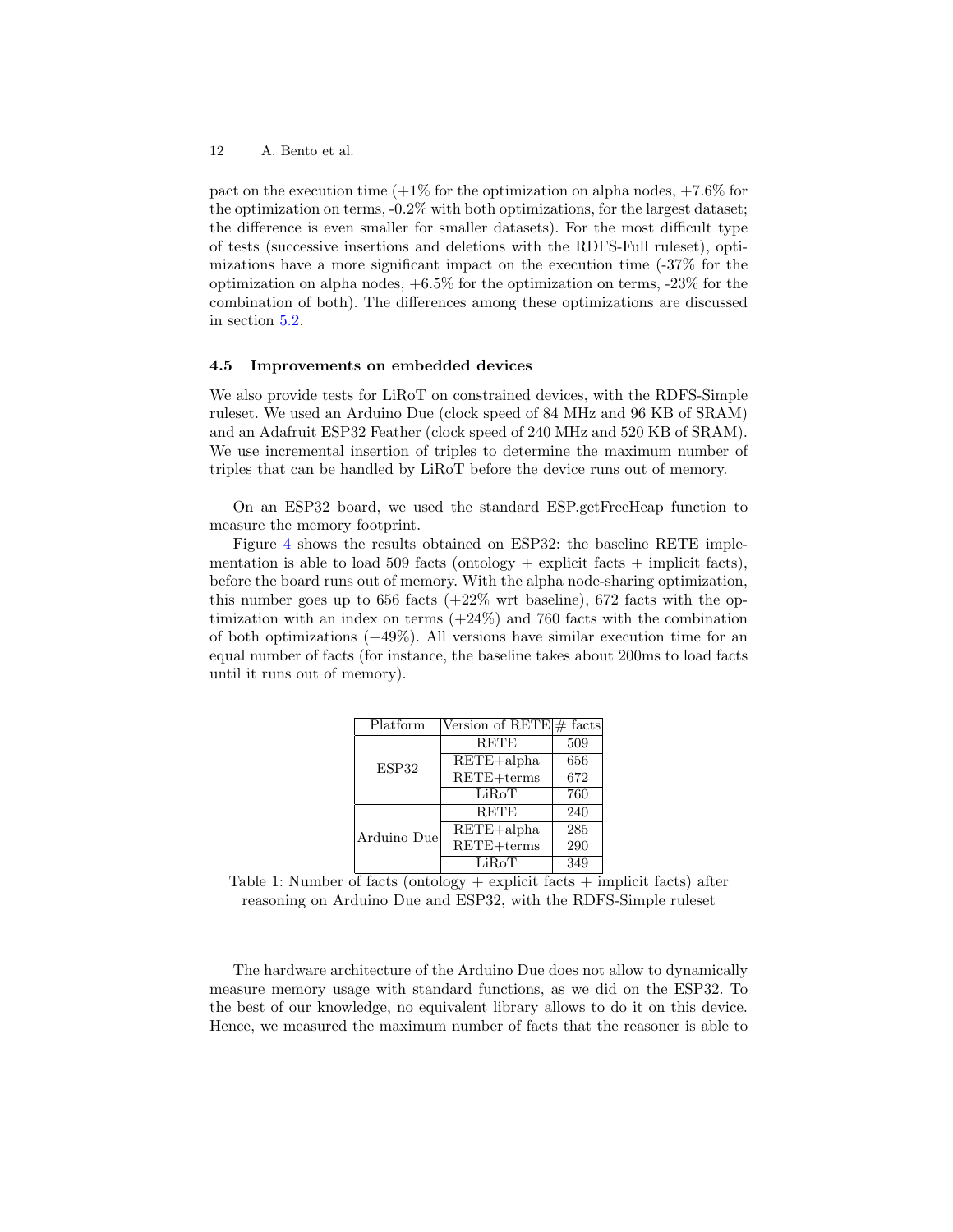<span id="page-12-1"></span>

Fig. 4: Comparison of memory usage on a ESP32 board with different optimizations of the RETE algorithm, using the RDFS-Simple ruleset. The horizontal axis shows the number of explicit facts (ontology included).

load and process before the board runs out of memory. Table [1](#page-11-0) shows that the optimization on alpha nodes allows to load 19% more facts than the baseline implementation on Arduino Due; the use of an index on terms allows for 21% more facts, and the combination of both allows for 45% more facts, compared to baseline. All versions have similar execution time (about 550ms for the baseline version).

## <span id="page-12-0"></span>5 Discussion

#### 5.1 Memory usage

On classic PC architectures, LiRoT significantly improves the memory footprint as compared to the literature. Its processing time is lower for small datasets in these settings, but increases rapidly when the number of facts grows. This shows that LiRoT can also be of help on intermediary devices that rely on the same architectures, but have less resources than even smaller computers (e.g. Raspberry Pi).

To the best of our knowledge, LiRoT is the only one able to be actually deployable on Arduino-based platforms<sup>[20](#page-12-2)</sup>.

These two points validate our hypothesis of LiRoT as designed for specifically targeting such devices. Processing time is of course to be taken seriously, but must be considered with respect to the findings of Section [4.5.](#page-11-1)

<span id="page-12-2"></span><sup>&</sup>lt;sup>20</sup> Indeed, these devices have, in addition to a limited memory size for handling the application data (DRAM), the same kind of limitations for storing the program itself (IRAM). The reasoner should also be compiled specifically for the targeted platform, and use platform-specific available libraries.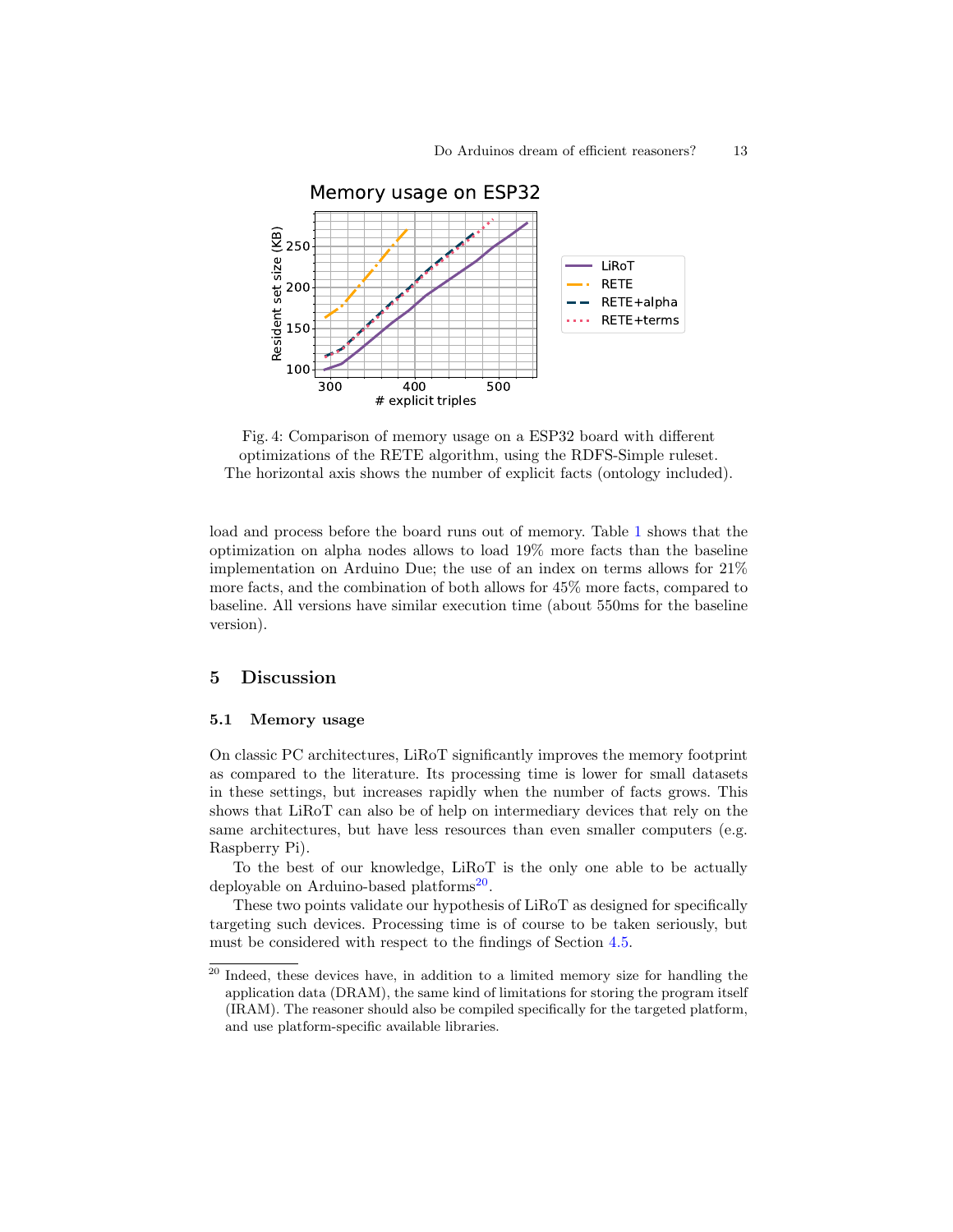#### <span id="page-13-0"></span>5.2 Processing time

Considering the maximum number of facts that a small device can handle, LiRoT remains faster than other reasoners, given that these reasoners could be deployed on the devices. Our experiments also show that the time gained by the optimizations varies according to both sizes of the ruleset and the dataset. It is interesting to note that the LiRoT optimization is not the one that shows the best time performance among all optimizations presented in Section [4.4.](#page-10-1) However, as they do save memory space, we chose to keep all three optimizations in LiRoT.

Though we admit that restricting the operation range to processing very small amounts of data is not a common goal, it can still benefit to use cases where energy consumption is a critical issue, as well as to embed the reasoner on a relatively more powerful device that has to perform other tasks than reasoning. Indeed, in the CoSWoT project, we intend to include this reasoner as a WoT servient module, so that sensors and actuators can be run autonomously and locally process data as RDF triples.

Moreover, even if RDFox overpasses LiRoT when the number of facts grows, our trade-off assumption seems to remain valid for relatively higher number of facts than those that Arduino-based devices can handle. Our evaluations showed that there is less than 200ms difference for a full materialization of 2000 facts for a whole run of insertions and deletions under the RDFS-Simple ruleset, which sounds to us as acceptable.

The optimizations we implemented for LiRoT come with a few trade-offs. The optimization on alpha nodes could cause concurrent access issues on alpha memories if it were implemented in a multi-threaded application (which LiRoT is not). Term indexing causes a slight loss in performance, as each term insertion requires to check if the term already exists; however, a hash table is a very efficient way to perform this task, so the performance loss is small, in comparison with the overall computation time. Finally, the optimized incremental maintenance algorithm requires to store intermediate reasoning results, which has an impact on memory footprint.

In order to improve the speed of our reasoner, we explored one dead-end that is worth mentioning, and are forseeing two directions:

- One option we tried consists in using an efficient join algorithm in beta nodes. The naive approach, using a nested loop join, reviews all possible matches among two nodes. The sort-merge join algorithm can solve this issue by using sorted data structures in alpha and beta memories and limiting the number of merge steps to the minimum required, to the cost of nodes needing to maintain sorted data structures. However, the relevance of this optimization depends on the ruleset and the dataset sizes: it saves time when the two nodes to join have many elements in their respective memories. This is not the case in our experiments, which showed lower performance.
- The evaluations in which data were to be deleted show higher processing times than expected, while compared to RDFox for instance. Future works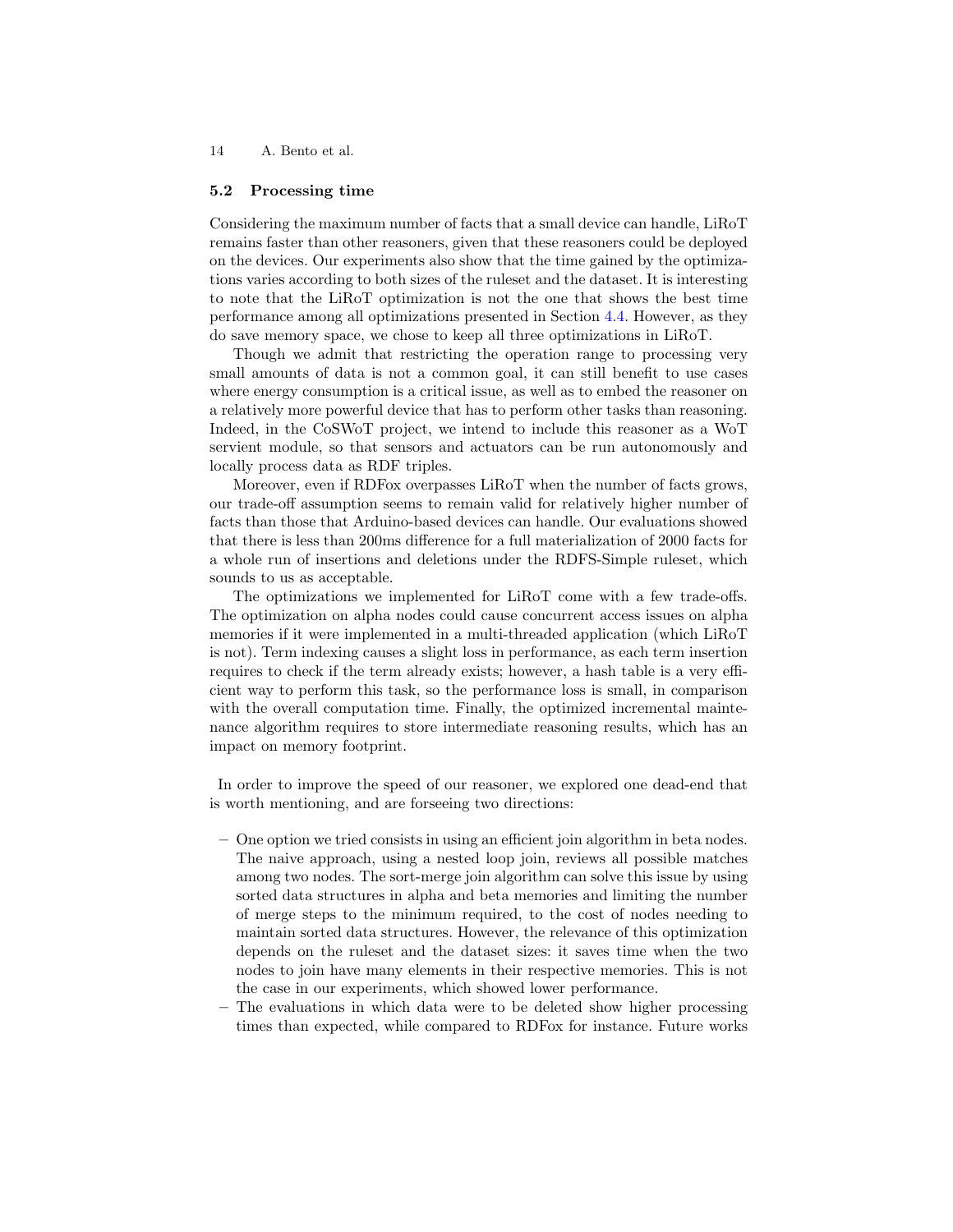include improving the deletion algorithm by removing intermediary beta node memories, as done in [\[21\]](#page-16-3).

– Parsing and serializing facts from and to a standard representation format is also time and memory-consuming. Even if Sord and Serd are optimized for this task, they offer many unneeded functionalities that could be removed from the reasoner. In order to diminish both memory usage and processing time, we are currently looking for a more global way to handle compressed RDF data without serialization/deserialization operations at the servient level, relying on binary representations such as CBOR-LD or HDT.

## <span id="page-14-0"></span>6 Conclusion and future works

We proposed LiRoT, a lightweight incremental reasoner, the first–to the best of our knowledge–that can be embedded on constrained devices such as Arduino Due and ESP32. LiRoT as a tool acts as an enabler for Semantic Web of Things by providing a reasoning capability to constrained devices. Our work also advances the existing state of the art in the fog computing paradigm.

LiRoT implements the RETE algorithm at its heart as the baseline algorithm. Additionally, we studied three optimization schemes to the baseline RETE that resulted in significant memory savings for incremental reasoning. We performed experiments on Linux as well as on embedded systems. We compared the performance of LiRoT with existing reasoners such as RDFox and Jena. As compared to these approaches, our experiments showed that for relatively modest numbers of facts (around 200 to 3000 facts depending on the complexity of the ruleset), which corresponds well to the paradigm of the Semantic Web of Things, LiRoT can do reasoning with lower computation times. LiRoT always had the lowest memory usage for performing reasoning on up to 10,000 facts (maximum number of facts tested). The memory usage was several orders of magnitude lower than RDFox and Jena.

On a desktop configuration, using the LUBM benchmark, our optimizations saved up to 32% of memory with the RDFS-Simple ruleset, up to 36% of memory with RDFS-Default and up to 41% with RDFS-Full. On embedded devices, with the RDFS-Simple ruleset, LiRoT was able to load up to 49% more facts than our baseline RETE implementation.

In the future, we would like to perform tests on other rulesets and to explore more optimization schemes as the ones presented in section [5.2.](#page-13-0) We will also compare the energy consumption of different optimizations. We would also like to explore distributed and collaborative reasoning algorithms suited to SWoT and embedded environments.

## Acknowledgment

This work is supported by grant ANR-19-CE23-0012 from the Agence Nationale de la Recherche, France, for the CoSWoT project.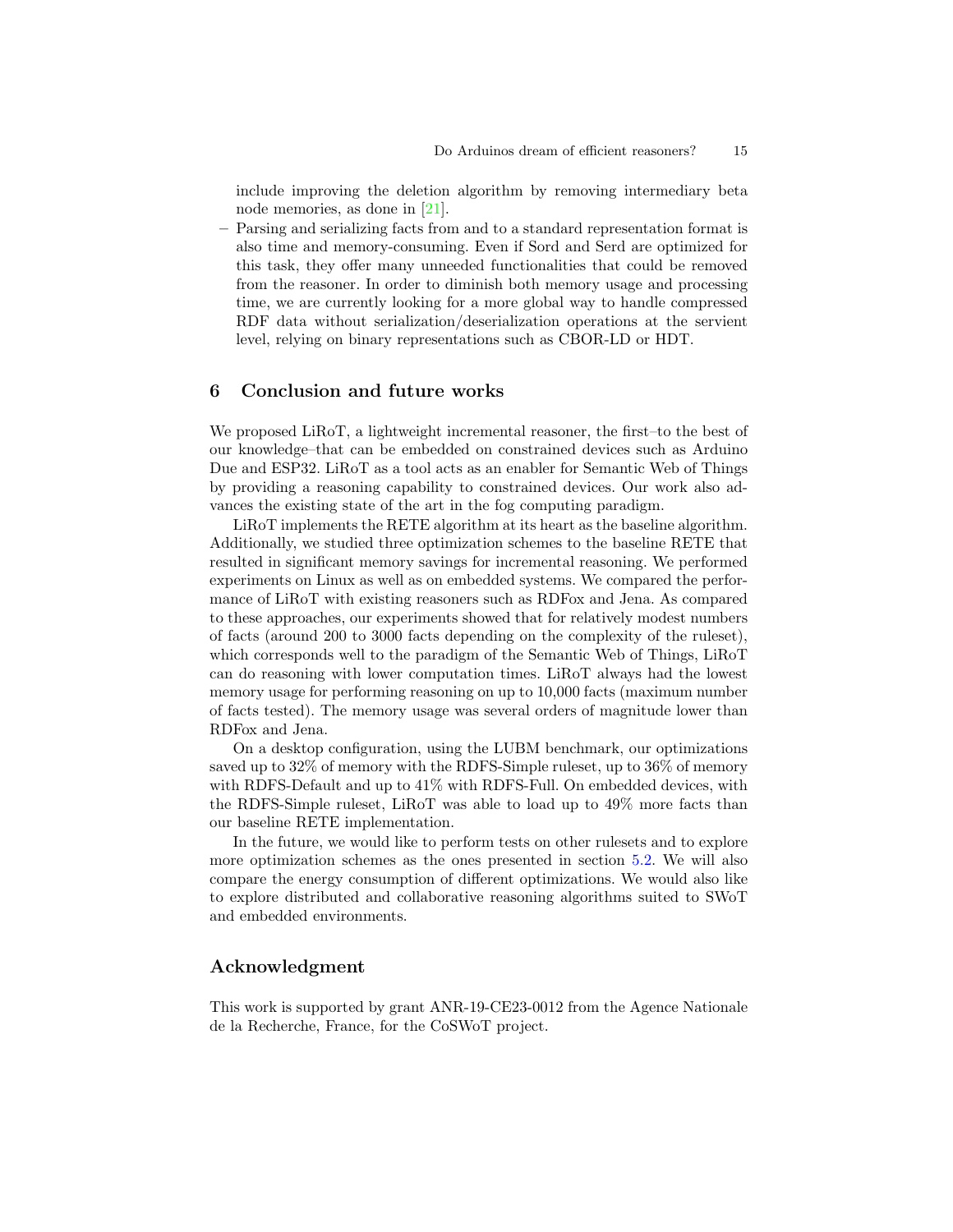### References

- <span id="page-15-7"></span>1. Bassiliades, N., Vlahavas, I.: R-device: A deductive rdf rule language. In: International Workshop on Rules and Rule Markup Languages for the Semantic Web. pp. 65–80. Springer (2004)
- <span id="page-15-13"></span>2. Bobed, C., Yus, R., Bobillo, F., Mena, E.: Semantic reasoning on mobile devices: Do androids dream of efficient reasoners? Journal of Web Semantics 35, 167–183 (2015)
- <span id="page-15-5"></span>3. Carroll, J.J., Dickinson, I., Dollin, C., Reynolds, D., Seaborne, A., Wilkinson, K.: Jena: implementing the semantic web recommendations. In: Proceedings of the 13th international World Wide Web conference on Alternate track papers & posters. pp. 74–83 (2004)
- <span id="page-15-1"></span>4. Dell'Aglio, D., Della Valle, E., van Harmelen, F., Bernstein, A.: Stream reasoning: A survey and outlook. Data Science 1(1-2), 59–83 (2017)
- <span id="page-15-4"></span>5. Doorenbos, R.B.: Production matching for large learning systems. Tech. rep., CARNEGIE-MELLON UNIV PITTSBURGH PA DEPT OF COMPUTER SCI-ENCE (1995)
- <span id="page-15-3"></span>6. Forgy, C.L.: Rete: A fast algorithm for the many pattern/many object pattern match problem. In: Readings in Artificial Intelligence and Databases, pp. 547–559. Elsevier (1989)
- <span id="page-15-12"></span>7. Grau, B.C., Halaschek-Wiener, C., Kazakov, Y.: History matters: Incremental ontology reasoning using modules. In: The Semantic Web, pp. 183–196. Springer (2007)
- <span id="page-15-2"></span>8. Grosof, B.N., Horrocks, I., Volz, R., Decker, S.: Description logic programs: combining logic programs with description logic. In: Proceedings of the 12th international conference on World Wide Web. pp. 48–57 (2003)
- <span id="page-15-17"></span>9. Guo, Y., Pan, Z., Heflin, J.: Lubm: A benchmark for owl knowledge base systems. Journal of Web Semantics 3(2-3), 158–182 (2005)
- <span id="page-15-8"></span>10. Gupta, A., Mumick, I.S., Subrahmanian, V.S.: Maintaining views incrementally. ACM SIGMOD Record 22(2), 157–166 (1993)
- <span id="page-15-16"></span>11. Matsakis, N.D., Klock, F.S.: The rust language. ACM SIGAda Ada Letters 34(3), 103–104 (2014)
- <span id="page-15-6"></span>12. Meditskos, G., Bassiliades, N.: Clips–owl: A framework for providing objectoriented extensional ontology queries in a production rule engine. Data & Knowledge Engineering 70(7), 661–681 (2011)
- <span id="page-15-9"></span>13. Nenov, Y., Piro, R., Motik, B., Horrocks, I., Wu, Z., Banerjee, J.: Rdfox: A highlyscalable rdf store. In: International Semantic Web Conference. pp. 3–20. Springer (2015)
- <span id="page-15-0"></span>14. Oliya, M., Pung, H.K.: Towards incremental reasoning for context aware systems. In: International Conference on Advances in Computing and Communications. pp. 232–241. Springer (2011)
- <span id="page-15-14"></span>15. Seitz, C., Schönfelder, R.: Rule-based owl reasoning for specific embedded devices. In: International Semantic Web Conference. pp. 237–252. Springer (2011)
- <span id="page-15-15"></span>16. Tai, W., Keeney, J., O'Sullivan, D.: Resource-constrained reasoning using a reasoner composition approach. Semantic Web 6(1), 35–59 (2015)
- <span id="page-15-10"></span>17. Terdjimi, M., Médini, L., Mrissa, M.: Hylar+ improving hybrid location-agnostic reasoning with incremental rule-based update. In: Proceedings of the 25th International Conference Companion on World Wide Web. pp. 259–262 (2016)
- <span id="page-15-11"></span>18. Terdjimi, M., Médini, L., Mrissa, M.: Web reasoning using fact tagging. In: Companion Proceedings of the The Web Conference 2018. pp. 1587–1594 (2018)